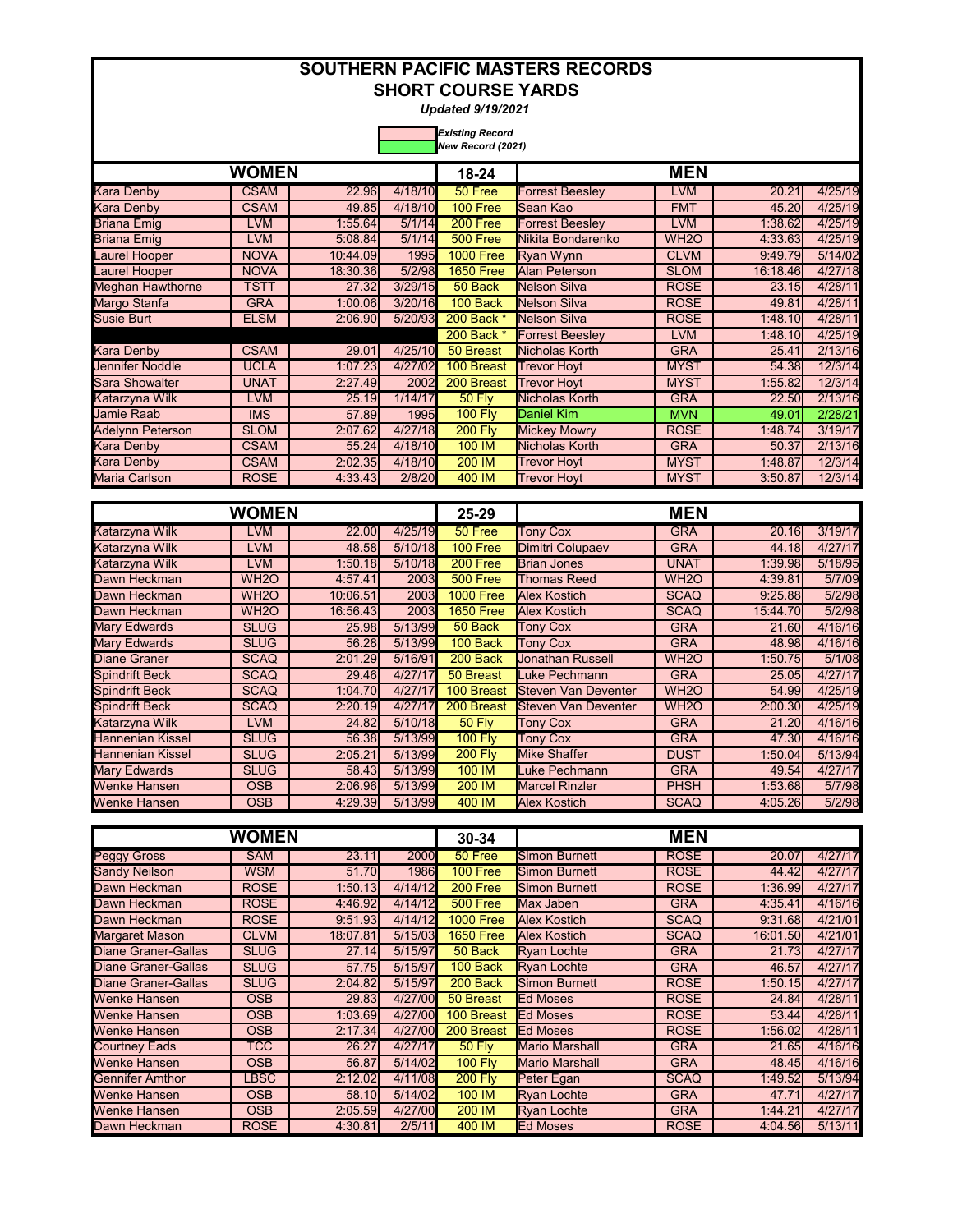*Updated 5/1/2020* 

|                            | New Record (2021) |          |         |                  |                           |                   |              |         |  |  |  |  |
|----------------------------|-------------------|----------|---------|------------------|---------------------------|-------------------|--------------|---------|--|--|--|--|
|                            | <b>WOMEN</b>      |          |         | 35-39            |                           | <b>MEN</b>        |              |         |  |  |  |  |
| Gabrielle Chang            | <b>SBM</b>        | 23.82    | 4/27/17 | 50 Free          | <b>Bruce Stahl</b>        | <b>VEN</b>        | 20.76        | 5/13/94 |  |  |  |  |
| <b>Diane Graner-Gallas</b> | <b>SLUG</b>       | 53.05    | 5/13/99 | 100 Free         | <b>Glenn Counts</b>       | <b>LVM</b>        | 45.75        | 4/23/15 |  |  |  |  |
| Gabrielle Chang            | <b>SBM</b>        | 1:52.17  | 4/27/17 | 200 Free         | Erik Hochstein            | <b>UNAT</b>       | 1:41.01      | 3/21/04 |  |  |  |  |
| Laurie Dodd                | <b>UCLA</b>       | 5:10.49  | 5/5/07  | <b>500 Free</b>  | <b>Mike Shaffer</b>       | <b>VCM</b>        | 4:37.50      | 5/14/02 |  |  |  |  |
| Diane Graner-Gallas        | <b>SLUG</b>       | 10:25.07 | 5/17/01 | <b>1000 Free</b> | Mike Shaffer              | <b>VCM</b>        | 9:31.89      | 5/14/02 |  |  |  |  |
| <b>Laurie Dodd</b>         | <b>UCLA</b>       | 17:59.24 | 5/17/07 | <b>1650 Free</b> | Mike Shaffer              | <b>VCM</b>        | 15:56.73     | 5/17/01 |  |  |  |  |
| Diane Graner-Gallas        | <b>SLUG</b>       | 27.32    | 5/13/99 | 50 Back          | <b>Jeff Natalizio</b>     | <b>NOVA</b>       | 22.62        | 4/27/17 |  |  |  |  |
| Diane Graner-Gallas        | <b>SLUG</b>       | 58.93    | 5/13/99 | 100 Back         | <b>Jeff Natalizio</b>     | <b>NOVA</b>       | 47.86        | 4/27/17 |  |  |  |  |
| Diane Graner-Gallas        | <b>SLUG</b>       | 2:06.02  | 5/13/99 | 200 Back         | <b>Christopher Gibson</b> | WH <sub>2</sub> O | 1:55.44      | 4/25/19 |  |  |  |  |
| <b>Gabrielle Chang</b>     | <b>SBM</b>        | 29.52    | 4/27/17 | 50 Breast        | <b>Steve West</b>         | <b>NOVA</b>       | <b>25.35</b> | 5/20/10 |  |  |  |  |
| Cynthia Lewis              | <b>NOVA</b>       | 1:03.46  | 4/14/12 | 100 Breast       | <b>Steve West</b>         | <b>NOVA</b>       | 55.46        | 5/20/10 |  |  |  |  |
| Cynthia Lewis              | <b>NOVA</b>       | 2:17.84  | 4/1/12  | 200 Breast       | <b>Steve West</b>         | <b>NOVA</b>       | 2:01.42      | 5/20/10 |  |  |  |  |
| <b>Gabrielle Chang</b>     | <b>SBM</b>        | 25.15    | 4/27/17 | <b>50 Flv</b>    | <b>Jeff Natalizio</b>     | <b>NOVA</b>       | 22.08        | 4/27/17 |  |  |  |  |
| Cynthia Lewis              | <b>NOVA</b>       | 58.95    | 4/1/12  | <b>100 Fly</b>   | <b>Mario Marshall</b>     | <b>GRA</b>        | 49.02        | 4/27/17 |  |  |  |  |
| Diana Philippi             | <b>CLVM</b>       | 2:13.88  | 4/22/04 | <b>200 Fly</b>   | Peter Egan                | <b>SCAQ</b>       | 1:51.41      | 5/13/99 |  |  |  |  |
| <b>Gabrielle Chang</b>     | <b>SBM</b>        | 57.25    | 4/27/17 | 100 IM           | <b>Jeff Natalizio</b>     | <b>NOVA</b>       | 49.01        | 4/27/17 |  |  |  |  |
| Cynthia Lewis              | <b>NOVA</b>       | 2:07.48  | 4/14/12 | 200 IM           | Markus Rogan              | <b>UCLA</b>       | 1:54.82      | 4/8/18  |  |  |  |  |
| Cynthia Lewis              | <b>NOVA</b>       | 4:35.29  | 4/28/11 | 400 IM           | Carl Larsen               | WH <sub>2</sub> O | 4:14.39      | 5/1/14  |  |  |  |  |

|                            | WOMEN             |          |         | 40-44            |                         | <b>MEN</b>  |          |         |
|----------------------------|-------------------|----------|---------|------------------|-------------------------|-------------|----------|---------|
| <b>Sarah Condor-Fisher</b> | <b>MACS</b>       | 25.22    | 4/23/15 | 50 Free          | <b>Chuck Ponthier</b>   | LAPS        | 21.54    | 5/11/06 |
| <b>Bonnie Adair</b>        | <b>SCAQ</b>       | 55.28    | 5/20/93 | 100 Free         | <b>Jeffrey Mitchell</b> | <b>MVN</b>  | 47.95    | 5/20/10 |
| <b>Amy Collins</b>         | NOVA              | 2:00.60  | 4/14/12 | 200 Free         | <b>Erik Hochstein</b>   | <b>SCAQ</b> | 1:44.61  | 5/7/09  |
| <b>Amy Dantzler</b>        | WH <sub>2</sub> O | 5:21.31  | 5/17/07 | <b>500 Free</b>  | <b>Mike Shaffer</b>     | VCM         | 4:41.87  | 5/7/09  |
| <b>Amy Dantzler</b>        | WH <sub>2</sub> O | 10:56.63 | 5/7/09  | <b>1000 Free</b> | <b>Mike Shaffer</b>     | VCM         | 9:44.36  | 5/7/09  |
| <b>Amy Dantzler</b>        | WH <sub>2</sub> O | 18:14.27 | 5/1/08  | <b>1650 Free</b> | Mike Shaffer            | <b>VCM</b>  | 16:07.44 | 5/7/09  |
| <b>Gretchen Caterson</b>   | <b>SCA</b>        | 28.36    | 4/28/11 | 50 Back          | <b>Chris Counts</b>     | <b>LVM</b>  | 24.23    | 4/27/17 |
| Gretchen Caterson          | <b>SCA</b>        | 1:00.83  | 4/28/11 | 100 Back         | <b>Chris Counts</b>     | <b>LVM</b>  | 53.32    | 4/27/17 |
| <b>Gretchen Caterson</b>   | <b>SCA</b>        | 2:11.09  | 4/28/11 | 200 Back         | Erik Hochstein          | <b>SCAQ</b> | 1:56.31  | 3/21/09 |
| <b>Wenke Seider</b>        | <b>OJAI</b>       | 30.79    | 5/1/14  | 50 Breast        | <b>Steve West</b>       | <b>NOVA</b> | 25.56    | 4/23/15 |
| <b>Wenke Seider</b>        | <b>OJAI</b>       | 1:05.49  | 5/1/14  | 100 Breast       | <b>Steve West</b>       | <b>NOVA</b> | 55.60    | 4/23/15 |
| <b>Wenke Seider</b>        | <b>OJAI</b>       | 2:25.57  | 5/1/14  | 200 Breast       | <b>Steve West</b>       | <b>NOVA</b> | 2:00.53  | 5/1/14  |
| <b>Wenke Seider</b>        | <b>OJAI</b>       | 25.96    | 5/1/14  | <b>50 Fly</b>    | <b>Chuck Ponthier</b>   | <b>LAPS</b> | 23.31    | 5/11/06 |
| <b>Wenke Seider</b>        | <b>OJAI</b>       | 57.88    | 5/1/14  | <b>100 Fly</b>   | <b>Paul Carter</b>      | <b>SCAQ</b> | 50.80    | 2002    |
| Karen Schmidt              | <b>MVN</b>        | 2:25.55  | 4/3/11  | <b>200 Flv</b>   | <b>Mike Shaffer</b>     | <b>VCM</b>  | 1:53.00  | 5/7/09  |
| <b>Wenke Seider</b>        | <b>OJAI</b>       | 1:00.20  | 5/9/13  | 100 IM           | <b>Steve West</b>       | <b>NOVA</b> | 52.75    | 5/1/14  |
| <b>Wenke Seider</b>        | <b>OJAI</b>       | 2:09.39  | 5/1/14  | 200 IM           | <b>Rich Saeger</b>      | TYR         | 1:55.84  | 4/8/06  |
| Karen Schmidt              | <b>MVN</b>        | 4:50.31  | 5/13/11 | 400 IM           | <b>Erik Hochstein</b>   | <b>SCAQ</b> | 4:13.85  | 3/21/09 |

|                          | <b>WOMEN</b> |          |         | 45-49            |                        | <b>MEN</b>  |          |         |
|--------------------------|--------------|----------|---------|------------------|------------------------|-------------|----------|---------|
| <b>Traci Granger</b>     | <b>LAPS</b>  | 25.17    | 5/19/05 | 50 Free          | <b>Matthew Biondi</b>  | <b>CVMM</b> | 21.43    | 5/1/14  |
| <b>Traci Granger</b>     | <b>LAPS</b>  | 56.06    | 4/30/04 | 100 Free         | Nicolas Granger        | <b>ROSE</b> | 46.21    | 4/23/15 |
| <b>Susanne Simpson</b>   | <b>NOVA</b>  | 1:59.91  | 5/17/07 | 200 Free         | <b>Rich Saeger</b>     | <b>UNAT</b> | 1:43.25  | 5/7/10  |
| Laurie Dodd              | <b>UCLA</b>  | 5:24.34  | 1/13/19 | <b>500 Free</b>  | <b>Jim McConica</b>    | <b>VCM</b>  | 4:46.63  | 4/27/00 |
| Laurie Dodd              | <b>UCLA</b>  | 11:00.65 | 3/17/19 | <b>1000 Free</b> | <b>Randy Eickhoff</b>  | <b>SCA</b>  | 10:04.01 | 4/28/11 |
| <b>Laurie Dodd</b>       | <b>UCLA</b>  | 18:26.01 | 4/7/19  | <b>1650 Free</b> | <b>Jim McConica</b>    | <b>VCM</b>  | 16:44.67 | 4/27/00 |
| <b>Gretchen Caterson</b> | <b>SCA</b>   | 28.44    | 5/9/13  | 50 Back          | Nicolas Granger        | <b>ROSE</b> | 24.57    | 4/23/15 |
| <b>Gretchen Caterson</b> | <b>SCA</b>   | 1:02.05  | 5/9/13  | 100 Back         | <b>Jamie Fowler</b>    | <b>NOVA</b> | 53.75    | 5/7/09  |
| <b>Gretchen Caterson</b> | <b>SCA</b>   | 2:20.84  | 2/9/13  | 200 Back *       | Nicolas Granger        | <b>ROSE</b> | 1:53.97  | 4/28/16 |
|                          |              |          |         | 200 Back *       | <b>Rich Saeger</b>     | <b>UNAT</b> | 1:53.97  | 5/13/11 |
| Sarah Condor-Fisher      | <b>MACS</b>  | 31.81    | 4/27/17 | 50 Breast        | <b>Steve West</b>      | <b>NOVA</b> | 26.05    | 4/27/17 |
| <b>Karen Melick</b>      | <b>SCAQ</b>  | 1:11.35  | 5/14/02 | 100 Breast       | <b>Steve West</b>      | <b>NOVA</b> | 55.69    | 5/10/18 |
| <b>Karen Melick</b>      | <b>SCAQ</b>  | 2:35.27  | 4/30/04 | 200 Breast       | <b>Steve West</b>      | <b>NOVA</b> | 2:02.42  | 4/27/17 |
| <b>Traci Granger</b>     | <b>LAPS</b>  | 26.78    | 5/17/07 | <b>50 Fly</b>    | <b>Chuck Ponthier</b>  | <b>LAPS</b> | 23.22    | 5/1/08  |
| <b>Traci Granger</b>     | <b>LAPS</b>  | 1:00.84  | 5/19/05 | <b>100 Fly</b>   | <b>Nicolas Granger</b> | <b>ROSE</b> | 50.98    | 4/23/15 |
| <b>Susanne Simpson</b>   | <b>NOVA</b>  | 2:18.31  | 5/17/07 | <b>200 Fly</b>   | <b>Mike Shaffer</b>    | <b>VCM</b>  | 1:56.21  | 4/28/11 |
| <b>Gretchen Caterson</b> | <b>SCA</b>   | 1:02.38  | 5/9/13  | 100 IM           | Nicolas Granger        | <b>ROSE</b> | 52.59    | 4/28/16 |
| <b>Gretchen Caterson</b> | <b>SCA</b>   | 2:15.49  | 5/9/13  | 200 IM           | Nicolas Granger        | <b>ROSE</b> | 1:51.44  | 4/23/15 |
| <b>Laurie Dodd</b>       | UCLA         | 5:05.60  | 1/13/19 | 400 IM           | Nicolas Granger        | <b>ROSE</b> | 4:01.32  | 4/23/15 |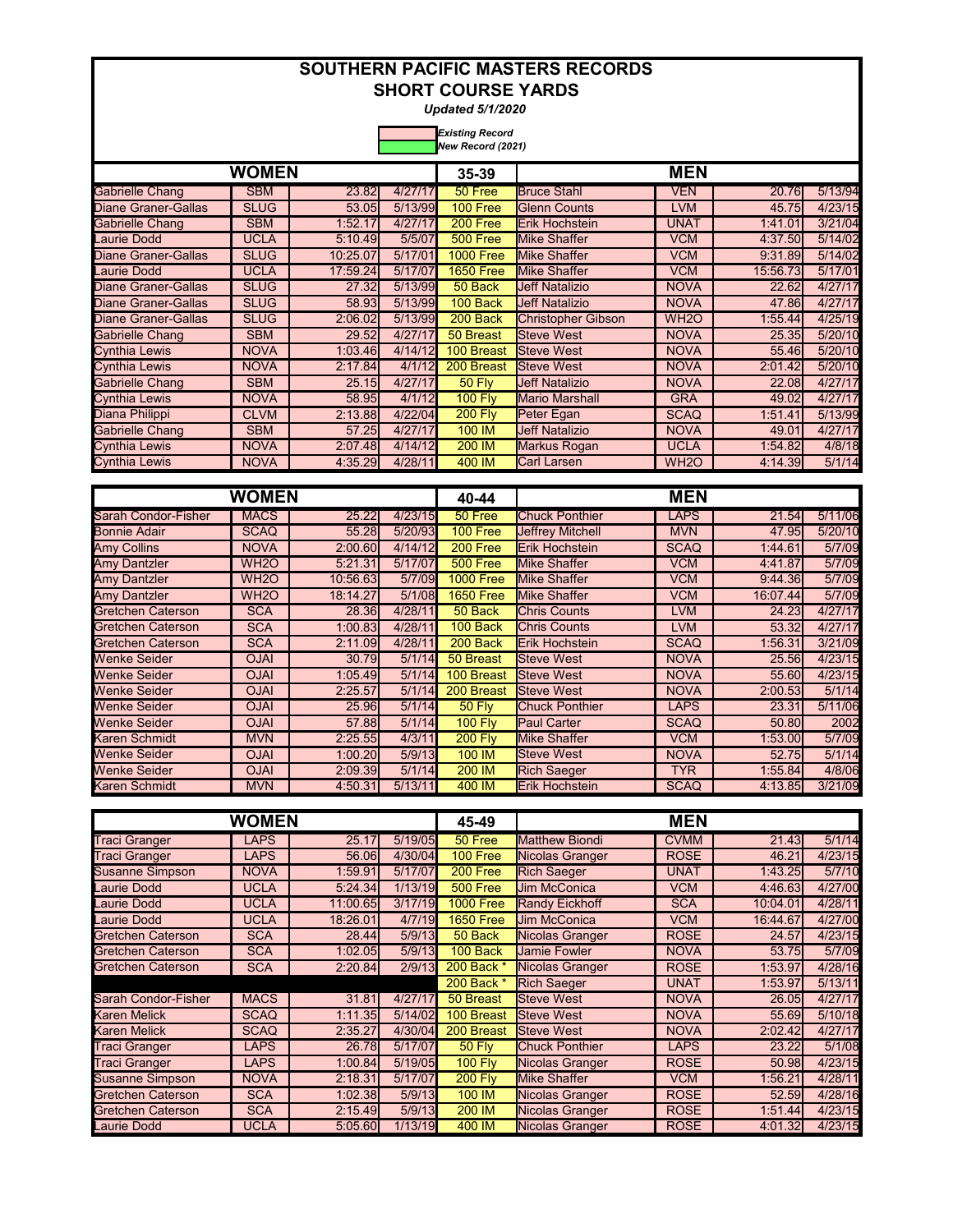*Updated 9/19/2021* 

|                       | <b>WOMEN</b><br><b>LAPS</b> |          |         | 50-54            |                       |                   |          |         |
|-----------------------|-----------------------------|----------|---------|------------------|-----------------------|-------------------|----------|---------|
| <b>Traci Granger</b>  |                             | 24.92    |         |                  |                       | <b>MEN</b>        |          |         |
|                       |                             |          | 5/1/08  | 50 Free *        | <b>Kip Fulbeck</b>    | <b>SBM</b>        | 22.37    | 4/27/17 |
|                       |                             |          |         | 50 Free *        | Mike Irvin            | <b>RAA</b>        | 22.37    | 4/27/17 |
| <b>Traci Granger</b>  | <b>LAPS</b>                 | 56.35    | 5/7/09  | <b>100 Free</b>  | <b>Scott Adair</b>    | <b>SCAQ</b>       | 49.70    | 3/30/14 |
| Ahelee Sue Osborn     | <b>MVN</b>                  | 2:01.69  | 5/7/09  | 200 Free         | <b>Jim McConica</b>   | <b>VCM</b>        | 1:47.69  | 5/17/01 |
| <b>Jill Gellatly</b>  | <b>CVMM</b>                 | 5:32.86  | 4/25/19 | 500 Free         | <b>Jim McConica</b>   | <b>VCM</b>        | 4:47.57  | 5/17/01 |
| Jeanne Carlsen        | <b>LAPS</b>                 | 11:27.83 | 4/28/11 | <b>1000 Free</b> | <b>Jim McConica</b>   | <b>VCM</b>        | 9:57.78  | 5/14/02 |
| <b>Jeanne Carlsen</b> | <b>LAPS</b>                 | 19:12.70 | 4/28/11 | <b>1650 Free</b> | <b>Jim McConica</b>   | <b>VCM</b>        | 16:42.07 | 5/17/01 |
| Ahelee Sue Osborn     | <b>MVN</b>                  | 30.43    | 5/7/09  | 50 Back          | Mike Irvin            | <b>RAA</b>        | 25.32    | 4/27/17 |
| Ahelee Sue Osborn     | <b>MVN</b>                  | 1:03.34  | 5/7/09  | 100 Back         | Mike Irvin            | <b>RAA</b>        | 54.26    | 4/27/17 |
| Ahelee Sue Osborn     | <b>MVN</b>                  | 2:17.70  | 5/7/09  | 200 Back         | <b>Kurt Dickson</b>   | <b>GRA</b>        | 2:01.28  | 5/10/18 |
| <b>Jenny Cook</b>     | <b>SCAQ</b>                 | 33.98    | 4/18/10 | 50 Breast        | <b>Chris Duplanty</b> | <b>NOVA</b>       | 27.96    | 4/27/17 |
| <b>Jenny Cook</b>     | <b>SCAQ</b>                 | 1:12.25  | 5/7/10  | 100 Breast       | Gerard Von Hoffmann   | <b>NOVA</b>       | 1:01.28  | 5/7/09  |
| <b>Jenny Cook</b>     | <b>SCAQ</b>                 | 2:39.92  | 4/24/09 | 200 Breast       | <b>Chris Duplanty</b> | <b>NOVA</b>       | 2:14.37  | 4/27/17 |
| <b>Traci Granger</b>  | <b>LAPS</b>                 | 26.77    | 5/7/09  | <b>50 Fly</b>    | Mike Irvin            | <b>RAA</b>        | 23.91    | 4/27/17 |
| <b>Traci Granger</b>  | <b>LAPS</b>                 | 1:00.28  | 5/7/09  | <b>100 Flv</b>   | <b>James Ballard</b>  | WH <sub>2</sub> O | 53.75    | 5/7/09  |
| <b>Traci Granger</b>  | <b>LAPS</b>                 | 2:24.34  | 5/1/08  | <b>200 Fly</b>   | Mike Shaffer          | <b>VCM</b>        | 1:59.90  | 4/27/17 |
| Ahelee Sue Osborn     | <b>MVN</b>                  | 1:03.72  | 5/7/09  | 100 IM           | Mike Irvin            | <b>RAA</b>        | 53.60    | 4/27/17 |
| Ahelee Sue Osborn     | <b>MVN</b>                  | 2:19.56  | 5/7/09  | 200 IM           | Mike Irvin            | <b>RAA</b>        | 1:58.19  | 3/9/17  |
| Ahelee Sue Osborn     | <b>MVN</b>                  | 4:56.39  | 5/7/09  | 400 IM           | <b>Mark Magee</b>     | <b>GRA</b>        | 4:29.01  | 5/10/18 |

| <b>WOMEN</b><br>25.62<br>LAPS<br><b>UCLA</b><br>57.67<br><b>ROSE</b><br>2:07.99<br><b>VCM</b><br>5:43.99<br><b>UCLA</b><br>11:52.63<br><b>ROSE</b><br>19:32.89<br><b>VCM</b><br>31.44<br><b>VCM</b><br>1:06.59<br>VCM<br>2:24.63<br><b>UCLA</b><br>34.45<br><b>UCLA</b><br>1:14.29<br><b>UCLA</b><br>2:44.35<br>LAPS<br>27.45<br>LAPS<br>1:02.90 |             |         |         | 55-59            |                     | <b>MEN</b>  |              |         |
|--------------------------------------------------------------------------------------------------------------------------------------------------------------------------------------------------------------------------------------------------------------------------------------------------------------------------------------------------|-------------|---------|---------|------------------|---------------------|-------------|--------------|---------|
| <b>Traci Granger</b>                                                                                                                                                                                                                                                                                                                             |             |         | 5/9/13  | 50 Free          | <b>Bryant Lum</b>   | VCM         | <b>22.88</b> | 4/27/17 |
| Veronica Hibben                                                                                                                                                                                                                                                                                                                                  |             |         | 5/1/14  | 100 Free         | <b>Bryant Lum</b>   | <b>VCM</b>  | 50.98        | 4/27/17 |
| Kim O'Grady                                                                                                                                                                                                                                                                                                                                      |             |         | 3/17/19 | 200 Free         | <b>Jim McConica</b> | <b>VCM</b>  | 1:50.85      | 5/11/06 |
| <b>Stacey Warmuth</b>                                                                                                                                                                                                                                                                                                                            |             |         | 4/23/15 | 500 Free         | <b>Jim McConica</b> | <b>VCM</b>  | 4:57.82      | 5/17/07 |
| Christie Ciraulo                                                                                                                                                                                                                                                                                                                                 |             |         | 5/7/09  | <b>1000 Free</b> | <b>Jim McConica</b> | <b>VCM</b>  | 10:07.36     | 5/11/06 |
| Kim O'Grady                                                                                                                                                                                                                                                                                                                                      |             |         | 3/17/19 | <b>1650 Free</b> | <b>Jim McConica</b> | <b>VCM</b>  | 17:11.12     | 5/17/07 |
| <b>Stacey Warmuth</b>                                                                                                                                                                                                                                                                                                                            |             |         | 4/23/15 | 50 Back          | <b>Bryant Lum</b>   | <b>VCM</b>  | 27.80        | 4/27/17 |
| <b>Stacey Warmuth</b>                                                                                                                                                                                                                                                                                                                            |             |         | 4/23/15 | 100 Back         | Dan Stephenson      | <b>ROSE</b> | 1:00.47      | 4/26/12 |
| <b>Stacey Warmuth</b>                                                                                                                                                                                                                                                                                                                            |             |         | 4/23/15 | 200 Back         | <b>Jim McConica</b> | <b>VCM</b>  | 2:07.67      | 5/11/06 |
| <b>Jenny Cook</b>                                                                                                                                                                                                                                                                                                                                |             |         | 4/26/13 | 50 Breast        | Carlo Travaini      | <b>MVN</b>  | 26.32        | 4/25/19 |
| <b>Jenny Cook</b>                                                                                                                                                                                                                                                                                                                                |             |         | 4/26/13 | 100 Breast       | Carlo Travaini      | <b>MVN</b>  | 57.95        | 5/10/18 |
| <b>Jenny Cook</b>                                                                                                                                                                                                                                                                                                                                |             |         | 4/26/13 | 200 Breast       | Carlo Travaini      | <b>MVN</b>  | 2:07.80      | 5/10/18 |
| <b>Traci Granger</b>                                                                                                                                                                                                                                                                                                                             |             |         | 5/9/13  | <b>50 Fly</b>    | Carlo Travaini      | <b>MVN</b>  | 24.81        | 4/25/19 |
| <b>Traci Granger</b>                                                                                                                                                                                                                                                                                                                             |             |         | 5/9/13  | <b>100 Flv</b>   | <b>Brian Kelca</b>  | LAPS        | 56.69        | 4/27/17 |
| <b>Traci Granger</b>                                                                                                                                                                                                                                                                                                                             | LAPS        | 2:23.87 | 5/9/13  | <b>200 Fly</b>   | <b>Tito Morales</b> | <b>UCLA</b> | 2:10.46      | 4/23/15 |
| <b>Traci Granger</b>                                                                                                                                                                                                                                                                                                                             | <b>LAPS</b> | 1:07.02 | 5/9/13  | 100 IM           | Carlo Travaini      | <b>MVN</b>  | 55.09        | 4/25/19 |
| <b>Jenny Cook</b>                                                                                                                                                                                                                                                                                                                                | <b>UCLA</b> | 2:27.17 | 4/7/13  | 200 IM           | Gerard Von Hoffmann | <b>NOVA</b> | 2:09.11      | 4/26/12 |
| <b>Jenny Cook</b>                                                                                                                                                                                                                                                                                                                                | <b>UNAT</b> | 5:17.06 | 4/12/14 | 400 IM           | <b>Jim McConica</b> | VCM         | 4:36.95      | 1/28/06 |

|                       | <b>WOMEN</b>      |          |         | 60-64            |                            | <b>MEN</b>  |              |         |
|-----------------------|-------------------|----------|---------|------------------|----------------------------|-------------|--------------|---------|
| <b>Traci Granger</b>  | <b>LAPS</b>       | 26.29    | 4/25/19 | 50 Free          | <b>Jeff Farrell</b>        | <b>OSB</b>  | 23.28        | 5/15/97 |
| Veronica Hibben       | <b>UCLA</b>       | 58.31    | 4/27/17 | 100 Free         | Dan Stephenson             | <b>ROSE</b> | 51.75        | 5/10/18 |
| <b>Stacey Warmuth</b> | <b>VCM</b>        | 2:09.07  | 4/27/17 | 200 Free         | Dan Stephenson             | <b>ROSE</b> | 1:53.47      | 5/10/18 |
| <b>Bonnie Spivey</b>  | <b>LAPS</b>       | 5:50.69  | 4/25/19 | <b>500 Free</b>  | <b>Jim McConica</b>        | <b>VCM</b>  | 5:11.17      | 4/26/12 |
| <b>Stacey Warmuth</b> | <b>VCM</b>        | 11:53.18 | 4/27/17 | <b>1000 Free</b> | <b>Jim McConica</b>        | <b>VCM</b>  | 10:47.42     | 5/13/11 |
| <b>Bonnie Spivey</b>  | <b>LAPS</b>       | 19:55.05 | 3/17/19 | <b>1650 Free</b> | <b>Andrew Bray</b>         | UNAT        | 17:48.66     | 2/9/19  |
| <b>Stacey Warmuth</b> | <b>VCM</b>        | 31.75    | 4/27/17 | 50 Back          | Peter O'Keeffe             | <b>UCLA</b> | <b>28.39</b> | 4/26/12 |
| <b>Stacey Warmuth</b> | <b>VCM</b>        | 1:07.89  | 4/27/17 | 100 Back         | Dan Stephenson             | <b>ROSE</b> | 1:00.51      | 5/10/18 |
| <b>Bonnie Spivey</b>  | <b>LAPS</b>       | 2:27.03  | 4/25/19 | 200 Back         | Dan Stephenson             | <b>ROSE</b> | 2:10.27      | 4/27/18 |
| <b>Stacey Warmuth</b> | <b>VCM</b>        | 36.87    | 3/5/17  | 50 Breast        | Gerard Von Hoffmann        | <b>NOVA</b> | 29.23        | 4/28/16 |
| Andra Jaunzeme        | WH <sub>2</sub> O | 1:22.48  | 5/1/14  | 100 Breast       | <b>Gerard Von Hoffmann</b> | <b>NOVA</b> | 1:04.26      | 4/28/16 |
| Karen Melick          | <b>SCAQ</b>       | 2:56.55  | 4/27/18 | 200 Breast       | Gerard Von Hoffmann        | <b>NOVA</b> | 2:25.71      | 4/28/16 |
| Traci Granger         | <b>LAPS</b>       | 27.93    | 5/10/18 | <b>50 Fly</b>    | Gerard Von Hoffmann        | <b>NOVA</b> | 25.99        | 4/28/16 |
| <b>Traci Granger</b>  | <b>LAPS</b>       | 1:03.59  | 4/25/19 | <b>100 Fly</b>   | <b>John Derr</b>           | <b>VCM</b>  | 59.65        | 5/7/09  |
| Traci Granger         | <b>LAPS</b>       | 2:32.61  | 4/25/19 | <b>200 Flv</b>   | <b>Tito Morales</b>        | <b>UCLA</b> | 2:12.35      | 4/25/19 |
| <b>Stacey Warmuth</b> | <b>VCM</b>        | 1:09.55  | 3/5/17  | 100 IM           | <b>John Derr</b>           | <b>VCM</b>  | 1:01.03      | 5/7/09  |
| <b>Bonnie Spivey</b>  | <b>LAPS</b>       | 2:31.14  | 4/25/19 | 200 IM           | Dan Stephenson             | <b>ROSE</b> | 2:11.92      | 5/10/18 |
| <b>Bonnie Spivey</b>  | <b>LAPS</b>       | 5:16.94  | 3/17/19 | 400 IM           | <b>Tito Morales</b>        | <b>UCLA</b> | 4:45.94      | 4/25/19 |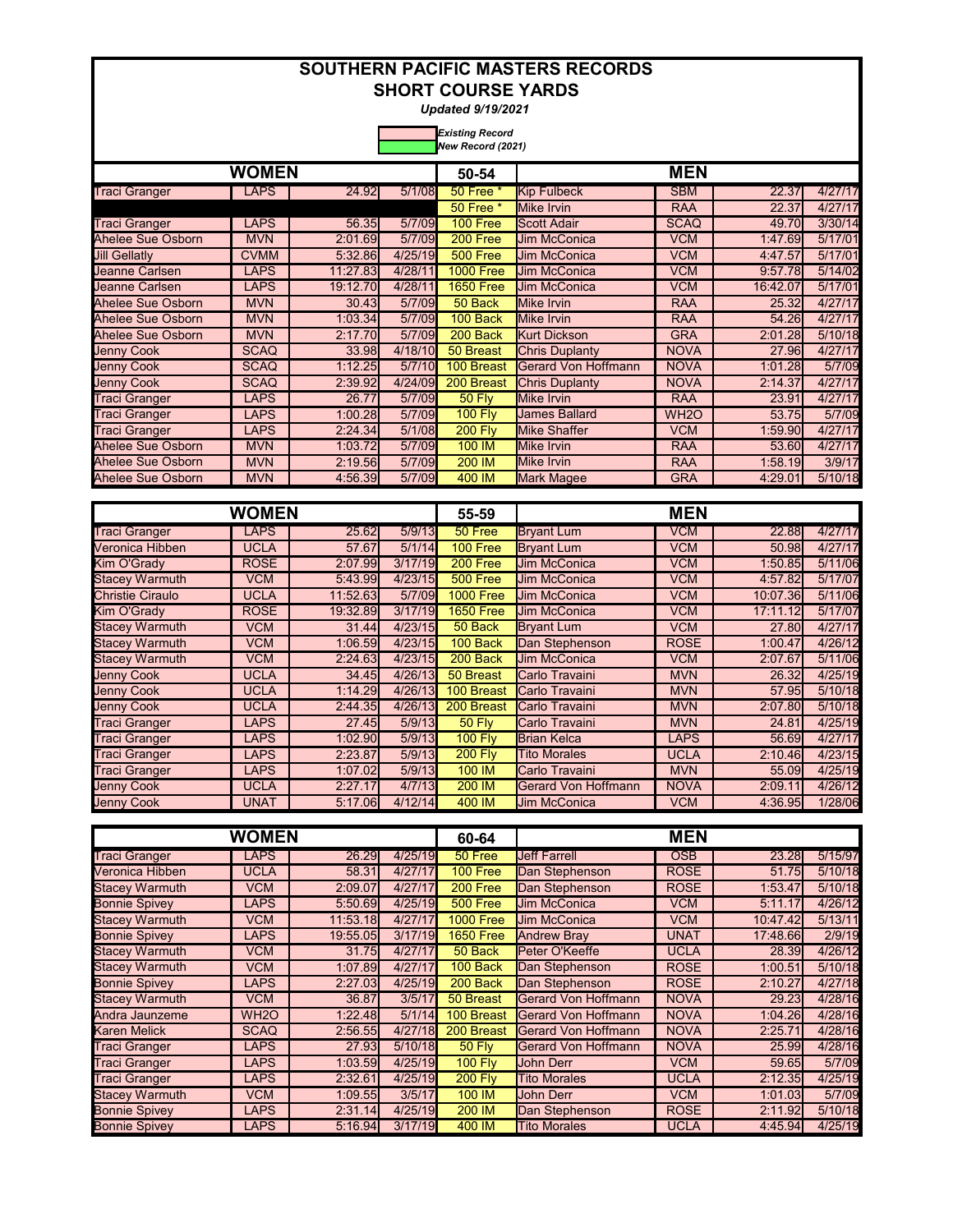*Updated 9/19/2021* 

|                         | New Record (2021) |          |         |                  |                       |             |              |         |  |  |  |  |
|-------------------------|-------------------|----------|---------|------------------|-----------------------|-------------|--------------|---------|--|--|--|--|
|                         | <b>WOMEN</b>      |          |         | 65-69            |                       | <b>MEN</b>  |              |         |  |  |  |  |
| <b>Beverly Meteyer</b>  | LVM               | 29.37    | 4/25/19 | 50 Free          | <b>Jeff Farrell</b>   | <b>OSB</b>  | 23.66        | 5/14/02 |  |  |  |  |
| Jacki Hirsty            | UNAT              | 1:03.49  | 4/27/18 | 100 Free         | <b>Bruce Williams</b> | <b>VCM</b>  | 53.19        | 4/25/19 |  |  |  |  |
| Carolyn Battin          | <b>LVM</b>        | 2:21.32  | 4/25/19 | 200 Free         | <b>Jeff Farrell</b>   | <b>OSB</b>  | 2:01.22      | 5/14/02 |  |  |  |  |
| Christie Ciraulo        | UCLA              | 6:12.90  | 4/25/19 | 500 Free         | <b>Jim McConica</b>   | <b>VCM</b>  | 5:29.10      | 4/28/16 |  |  |  |  |
| Carolyn Battin          | <b>LVM</b>        | 12:36.94 | 4/25/19 | <b>1000 Free</b> | <b>Jim McConica</b>   | <b>VCM</b>  | 11:23.13     | 4/16/16 |  |  |  |  |
| <b>Christie Ciraulo</b> | <b>UCLA</b>       | 20:56.04 | 4/25/19 | <b>1650 Free</b> | <b>Jim McConica</b>   | <b>VCM</b>  | 19:07.86     | 4/27/17 |  |  |  |  |
| Mindy Dougherty         | <b>MVN</b>        | 34.17    | 5/10/18 | 50 Back          | <b>Bruce Williams</b> | VCM         | 28.70        | 4/25/19 |  |  |  |  |
| <b>Mindy Dougherty</b>  | <b>MVN</b>        | 1:16.59  | 5/10/18 | 100 Back         | Peter O'Keeffe        | <b>VCM</b>  | 1:03.41      | 5/10/18 |  |  |  |  |
| Mindy Dougherty         | <b>MVN</b>        | 2:40.28  | 4/8/18  | 200 Back         | <b>Jim McConica</b>   | <b>VCM</b>  | 2:19.59      | 4/28/16 |  |  |  |  |
| Jacki Hirsty            | UNAT              | 41.44    | 4/27/18 | 50 Breast        | <b>Robert Strand</b>  | <b>ROSE</b> | <b>30.53</b> | 5/9/13  |  |  |  |  |
| Jessica Seaton          | WH <sub>2</sub> O | 1:34.64  | 5/10/18 | 100 Breast       | <b>Robert Strand</b>  | <b>ROSE</b> | 1:07.35      | 5/9/13  |  |  |  |  |
| Jessica Seaton          | WH <sub>2</sub> O | 3:28.80  | 4/27/18 | 200 Breast       | <b>Robert Strand</b>  | <b>ROSE</b> | 2:30.17      | 4/28/11 |  |  |  |  |
| <b>Christie Ciraulo</b> | <b>UCLA</b>       | 31.38    | 3/7/20  | <b>50 Flv</b>    | <b>Bruce Williams</b> | <b>VCM</b>  | 26.61        | 4/25/19 |  |  |  |  |
| <b>Christie Ciraulo</b> | <b>UCLA</b>       | 1:15.00  | 2/23/20 | <b>100 Fly</b>   | <b>Bruce Williams</b> | <b>VCM</b>  | 1:01.95      | 4/11/19 |  |  |  |  |
| <b>Christie Ciraulo</b> | UCLA              | 2:50.88  | 2/9/19  | <b>200 Fly</b>   | <b>Hubie Kerns</b>    | <b>VCM</b>  | 2:29.83      | 4/23/15 |  |  |  |  |
| <b>Mindy Dougherty</b>  | <b>MVN</b>        | 1:20.70  | 9/24/17 | 100 IM           | <b>Robert Strand</b>  | <b>ROSE</b> | 1:02.86      | 4/26/12 |  |  |  |  |
| <b>Christie Ciraulo</b> | UCLA              | 2:56.12  | 2/23/20 | 200 IM           | <b>Hubie Kerns</b>    | <b>VCM</b>  | 2:19.54      | 5/7/15  |  |  |  |  |
| <b>Christie Ciraulo</b> | UCLA              | 6:07.33  | 1/13/19 | 400 IM           | <b>Hubie Kerns</b>    | <b>VCM</b>  | 5:11.42      | 4/27/17 |  |  |  |  |

|                          | WOMEN       |          |         | 70-74            |                      | <b>MEN</b>  |          |         |
|--------------------------|-------------|----------|---------|------------------|----------------------|-------------|----------|---------|
| <b>Beverly Montrella</b> | <b>MVN</b>  | 31.79    | 5/10/18 | 50 Free          | <b>Jeff Farrell</b>  | <b>SBM</b>  | 24.13    | 5/1/08  |
| <b>Jeanne Little</b>     | <b>MVN</b>  | 1:15.85  | 5/7/10  | 100 Free         | <b>Jeff Farrell</b>  | <b>SBM</b>  | 56.05    | 5/1/08  |
| <b>Beverly Montrella</b> | <b>MVN</b>  | 2:48.17  | 4/27/18 | 200 Free         | <b>Jeff Farrell</b>  | <b>SBM</b>  | 2:10.25  | 5/17/07 |
| <b>Beverly Montrella</b> | <b>MVN</b>  | 7:26.94  | 5/10/18 | <b>500 Free</b>  | <b>Dick Stewart</b>  | <b>MVN</b>  | 5:58.79  | 4/25/10 |
| <b>Beverly Montrella</b> | <b>MVN</b>  | 15:13.25 | 4/27/18 | <b>1000 Free</b> | <b>Dick Stewart</b>  | <b>MVN</b>  | 12:19.89 | 5/20/10 |
| <b>Beverly Montrella</b> | <b>MVN</b>  | 25:26.15 | 4/2/17  | <b>1650 Free</b> | <b>Dick Stewart</b>  | <b>MVN</b>  | 22:28.37 | 2/20/11 |
| <b>Beverly Montrella</b> | <b>MVN</b>  | 39.48    | 5/10/18 | 50 Back          | <b>Jeff Farrell</b>  | <b>SBM</b>  | 32.22    | 5/1/08  |
| <b>Beverly Montrella</b> | <b>MVN</b>  | 1:25.35  | 5/10/18 | 100 Back         | <b>Hubie Kerns</b>   | <b>VCM</b>  | 1:12.46  | 2/8/20  |
| <b>Beverly Montrella</b> | <b>MVN</b>  | 3:11.66  | 4/27/18 | 200 Back         | <b>Hubie Kerns</b>   | <b>VCM</b>  | 2:35.39  | 2/8/20  |
| <b>Beverly Montrella</b> | <b>MVN</b>  | 44.78    | 3/5/17  | 50 Breast        | <b>Jeff Farrell</b>  | <b>SBM</b>  | 33.43    | 5/1/08  |
| <b>Beverly Montrella</b> | <b>MVN</b>  | 1:40.23  | 3/26/17 | 100 Breast       | <b>Mike Freshlev</b> | <b>ROSE</b> | 1:17.95  | 2/21/16 |
| <b>Beverly Montrella</b> | <b>MVN</b>  | 3:39.30  | 4/8/18  | 200 Breast       | <b>Mike Freshley</b> | <b>ROSE</b> | 2:50.38  | 4/23/15 |
| <b>Jeanne Little</b>     | <b>MVN</b>  | 39.51    | 5/7/10  | <b>50 Fly</b>    | <b>Jeff Farrell</b>  | <b>SBM</b>  | 29.39    | 5/1/08  |
| <b>Beverly Montrella</b> | <b>MVN</b>  | 1:46.66  | 2/3/18  | <b>100 Fly</b>   | <b>Glenn Gruber</b>  | VCM         | 1:08.33  | 2/8/20  |
| <b>Rita Simonton</b>     | <b>GWSC</b> | 3:54.08  | 1991    | <b>200 Fly</b>   | <b>Rick Miller</b>   | LBG         | 3:07.68  | 2/8/20  |
| <b>Beverly Montrella</b> | <b>MVN</b>  | 1:24.21  | 5/10/18 | 100 IM           | <b>Jeff Farrell</b>  | <b>SBM</b>  | 1:06.94  | 5/1/08  |
| <b>Beverly Montrella</b> | <b>MVN</b>  | 3:13.17  | 4/27/18 | 200 IM           | <b>Dick Stewart</b>  | <b>MVN</b>  | 2:39.43  | 4/18/10 |
| <b>Beverly Montrella</b> | <b>MVN</b>  | 7:15.12  | 2/3/18  | 400 IM           | <b>Mike Freshley</b> | <b>ROSE</b> | 5:56.08  | 3/15/15 |

|                         | WOMEN       |          |         | 75-79            |                      | <b>MEN</b>  |          |         |
|-------------------------|-------------|----------|---------|------------------|----------------------|-------------|----------|---------|
| <b>Jeanne Little</b>    | <b>MVN</b>  | 34.27    | 4/26/12 | 50 Free          | <b>Jeff Farrell</b>  | <b>SBM</b>  | 25.58    | 3/4/12  |
| <b>Jeanne Little</b>    | <b>MVN</b>  | 1:21.12  | 3/17/13 | 100 Free         | <b>Mike Freshley</b> | <b>ROSE</b> | 1:00.38  | 4/8/17  |
| <b>Jeanne Little</b>    | <b>MVN</b>  | 3:02.72  | 4/26/12 | 200 Free         | <b>Mike Freshley</b> | <b>ROSE</b> | 2:21.03  | 5/22/16 |
| <b>Rita Simonton</b>    | <b>GWSC</b> | 8:22.65  | 1994    | <b>500 Free</b>  | <b>Mike Freshley</b> | <b>ROSE</b> | 6:29.51  | 9/8/16  |
| <b>Rita Simonton</b>    | <b>GWSC</b> | 17:30.22 | 1994    | <b>1000 Free</b> | <b>Mike Freshlev</b> | <b>ROSE</b> | 13:52.11 | 4/14/16 |
| <b>Grace Altus</b>      | <b>OSB</b>  | 29:36.22 | 5/1/99  | <b>1650 Free</b> | <b>Frank Piemme</b>  | <b>OSB</b>  | 23:29.79 | 2000    |
| <b>Jeanne Little</b>    | <b>MVN</b>  | 48.95    | 4/12/14 | 50 Back          | <b>Mike Freshley</b> | <b>ROSE</b> | 33.19    | 4/28/16 |
| <b>Marion Patterson</b> | <b>MESA</b> | 1:49.88  | 5/11/06 | 100 Back         | <b>Mike Freshley</b> | <b>ROSE</b> | 1:13.62  | 5/22/16 |
| Peggy Sanborn           | <b>SBM</b>  | 3:56.28  | 5/4/03  | 200 Back         | <b>Mike Freshley</b> | <b>ROSE</b> | 2:48.60  | 5/22/16 |
| <b>Margrit Graef</b>    | <b>MVN</b>  | 51.08    | 4/1/07  | 50 Breast        | <b>Mike Freshlev</b> | <b>ROSE</b> | 34.58    | 3/5/17  |
| <b>Rita Simonton</b>    | <b>GWSC</b> | 1:57.63  | 1994    | 100 Breast       | <b>Mike Freshley</b> | <b>ROSE</b> | 1:16.74  | 9/8/16  |
| <b>Rita Simonton</b>    | <b>GWSC</b> | 4:04.18  | 1994    | 200 Breast       | <b>Mike Freshley</b> | <b>ROSE</b> | 2:45.33  | 4/28/16 |
| <b>Jeanne Little</b>    | <b>MVN</b>  | 41.48    | 4/26/12 | <b>50 Fly</b>    | <b>Mike Freshley</b> | <b>ROSE</b> | 28.99    | 1/14/17 |
| <b>Maxine Merlino</b>   | LBM         | 2:01.82  | 1989    | <b>100 Fly</b>   | <b>Mike Freshley</b> | <b>ROSE</b> | 1:13.72  | 3/26/17 |
| <b>Maxine Merlino</b>   | LBM         | 4:19.43  | 1989    | <b>200 Fly</b>   | <b>Mike Freshley</b> | <b>ROSE</b> | 2:58.65  | 4/2/16  |
| <b>Jeanne Little</b>    | <b>MVN</b>  | 1:45.39  | 4/26/12 | 100 IM           | <b>Mike Freshley</b> | <b>ROSE</b> | 1:08.68  | 9/18/16 |
| <b>Maxine Merlino</b>   | UNAT        | 3:56.09  | 1988    | 200 IM           | <b>Mike Freshley</b> | <b>ROSE</b> | 2:35.67  | 4/28/16 |
| <b>Maxine Merlino</b>   | UNAT        | 8:10.40  | 1988    | 400 IM           | <b>Mike Freshley</b> | <b>ROSE</b> | 5:43.80  | 4/14/16 |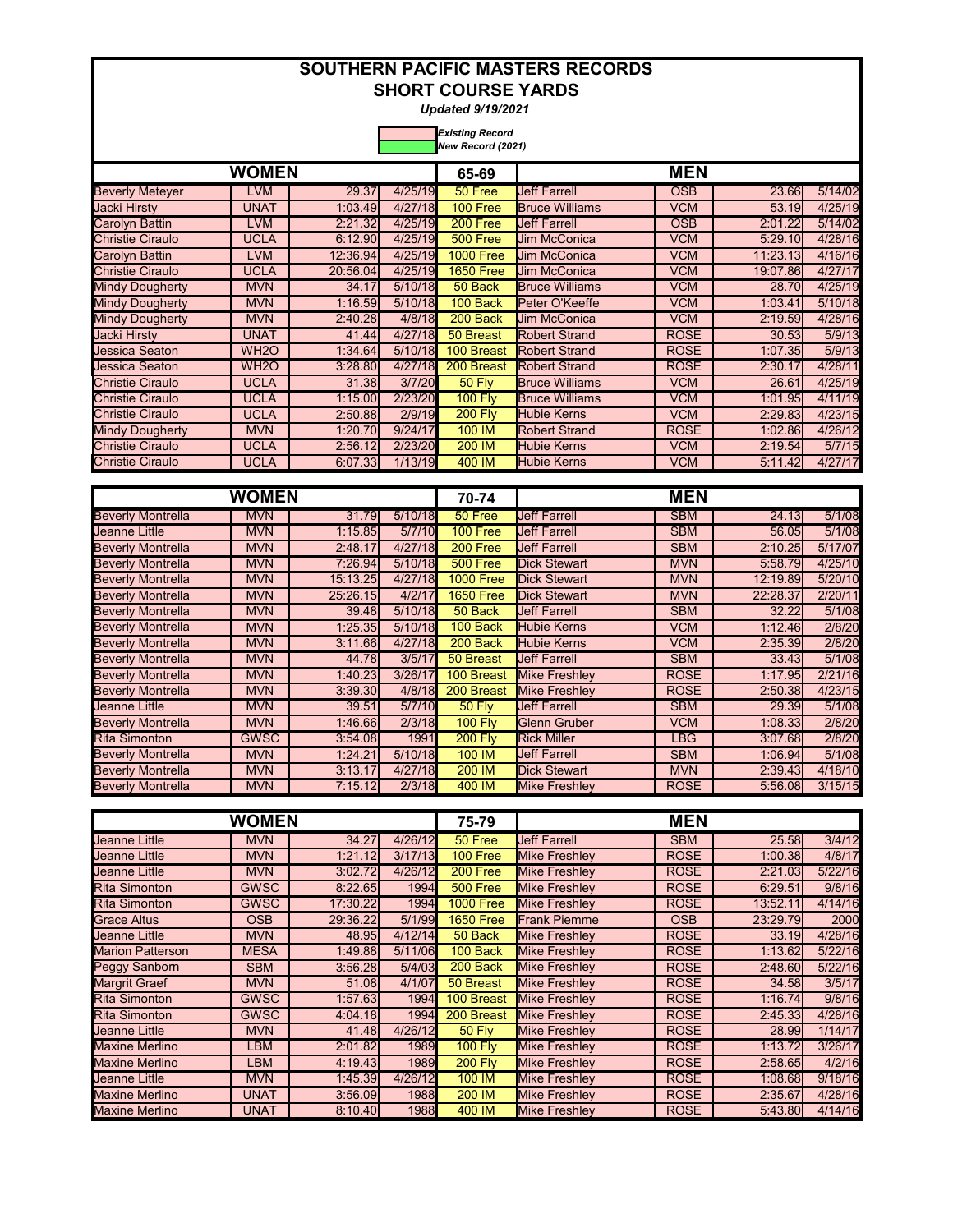*Updated 9/19/2021* 

| New Record (2021)      |             |          |         |                  |                        |            |          |         |
|------------------------|-------------|----------|---------|------------------|------------------------|------------|----------|---------|
| <b>WOMEN</b>           |             |          |         | 80-84            | <b>MEN</b>             |            |          |         |
| <b>Rita Simonton</b>   | <b>GWSC</b> | 41.63    | 3/21/99 | 50 Free          | <b>Jeff Farrell</b>    | <b>SBM</b> | 28.68    | 4/27/17 |
| <b>Rita Simonton</b>   | <b>GWSC</b> | 1:30.49  | 5/13/99 | 100 Free         | <b>Jeff Farrell</b>    | <b>SBM</b> | 1:05.36  | 4/27/17 |
| <b>Rita Simonton</b>   | <b>GWSC</b> | 3:14.68  | 5/13/99 | 200 Free         | <b>Frank Piemme</b>    | <b>SBM</b> | 2:38.33  | 4/22/05 |
| <b>Rita Simonton</b>   | <b>GWSC</b> | 8:40.31  | 4/3/99  | 500 Free         | <b>Frank Piemme</b>    | <b>SBM</b> | 7:17.43  | 4/22/05 |
| <b>Rita Simonton</b>   | <b>GWSC</b> | 17:51.67 | 5/13/99 | <b>1000 Free</b> | <b>Frank Piemme</b>    | <b>SBM</b> | 15:32.75 | 4/9/05  |
| <b>Rita Simonton</b>   | <b>GWSC</b> | 30:00.58 | 5/1/99  | <b>1650 Free</b> | <b>Frank Piemme</b>    | <b>SBM</b> | 26:01.94 | 4/9/05  |
| <b>Ruth Baar</b>       | <b>SBM</b>  | 54.71    | 4/22/04 | 50 Back          | <b>Jeff Farrell</b>    | <b>SBM</b> | 38.40    | 4/27/17 |
| <b>Maxine Merlino</b>  | <b>CM</b>   | 2:02.29  | 1994    | 100 Back         | <b>Frank Piemme</b>    | LOST       | 1:31.62  | 4/11/08 |
| <b>Peggy Sanborn</b>   | <b>SBM</b>  | 4:18.80  | 3/20/10 | 200 Back         | <b>Jurgen Schmidt</b>  | <b>SBM</b> | 3:27.66  | 2003    |
| <b>Rita Simonton</b>   | <b>GWSC</b> | 55.19    | 1999    | 50 Breast        | <b>Frank Piemme</b>    | <b>SBM</b> | 40.31    | 3/6/05  |
| <b>Rita Simonton</b>   | <b>GWSC</b> | 2:07.78  | 4/3/99  | 100 Breast       | <b>Frank Piemme</b>    | <b>SBM</b> | 1:31.02  | 3/20/05 |
| <b>Rita Simonton</b>   | <b>GWSC</b> | 4:26.58  | 5/13/99 | 200 Breast       | <b>Frank Piemme</b>    | <b>SBM</b> | 3:24.18  | 4/22/05 |
| <b>Dionne Caldwell</b> | <b>NOVA</b> | 56.23    | 3/3/13  | <b>50 Fly</b>    | <b>Frank Piemme</b>    | <b>SBM</b> | 35.10    | 3/6/05  |
| <b>Maxine Merlino</b>  | <b>CM</b>   | 2:16.09  | 1994    | <b>100 Fly</b>   | <b>Frank Piemme</b>    | <b>SBM</b> | 1:30.32  | 4/22/05 |
| <b>Maxine Merlino</b>  | <b>CM</b>   | 4:49.35  | 1994    | <b>200 Fly</b>   | <b>Walter Pfeiffer</b> | <b>CM</b>  | 3:54.09  | 5/13/94 |
| <b>Maxine Merlino</b>  | <b>CM</b>   | 1:59.73  | 1994    | 100 IM           | <b>Jeff Farrell</b>    | <b>SBM</b> | 1:18.39  | 4/27/17 |
| <b>Maxine Merlino</b>  | <b>CM</b>   | 4:22.55  | 1994    | <b>200 IM</b>    | <b>Frank Piemme</b>    | <b>SBM</b> | 3:10.28  | 4/9/05  |
| <b>Maxine Merlino</b>  | <b>CM</b>   | 9:08.06  | 1994    | 400 IM           | <b>Frank Piemme</b>    | <b>SBM</b> | 6:52.79  | 4/9/05  |

| WOMEN                   |             |          |         | 85-89            | <b>MEN</b>             |            |          |         |
|-------------------------|-------------|----------|---------|------------------|------------------------|------------|----------|---------|
| <b>Rita Simonton</b>    | <b>GWSC</b> | 45.84    | 4/30/04 | 50 Free          | <b>Frank Piemme</b>    | LOST       | 31.92    | 3/7/10  |
| <b>Rita Simonton</b>    | <b>GWSC</b> | 1:41.38  | 4/22/04 | 100 Free         | <b>Frank Piemme</b>    | LOST       | 1:10.92  | 4/18/10 |
| <b>Rita Simonton</b>    | <b>GWSC</b> | 3:39.73  | 4/22/04 | 200 Free         | <b>Frank Piemme</b>    | LOST       | 2:50.54  | 5/7/10  |
| <b>Rita Simonton</b>    | <b>GWSC</b> | 9:37.91  | 2/14/04 | 500 Free         | <b>Frank Piemme</b>    | LOST       | 7:54.01  | 5/7/10  |
| <b>Rita Simonton</b>    | <b>GWSC</b> | 19:34.16 | 2004    | <b>1000 Free</b> | <b>Frank Piemme</b>    | LOST       | 16:28.80 | 5/7/10  |
| <b>Rita Simonton</b>    | <b>GWSC</b> | 32:25.66 | 4/30/04 | <b>1650 Free</b> | <b>Frank Piemme</b>    | LOST       | 27:48.74 | 3/20/10 |
| <b>Maurine Kornfeld</b> | <b>MVN</b>  | 59.43    | 5/7/09  | 50 Back          | <b>Clarke Mitchell</b> | <b>LVM</b> | 39.18    | 4/25/19 |
| <b>Maurine Kornfeld</b> | <b>MVN</b>  | 2:06.25  | 5/7/09  | 100 Back         | <b>Clarke Mitchell</b> | <b>LVM</b> | 1:26.38  | 4/25/19 |
| <b>Maurine Kornfeld</b> | <b>MVN</b>  | 4:28.61  | 5/7/09  | 200 Back         | <b>Clarke Mitchell</b> | <b>LVM</b> | 3:24.35  | 4/25/19 |
| Marti Gogniat           | CM.         | 1:04.34  | 1997    | 50 Breast        | <b>Frank Piemme</b>    | LOST       | 42.72    | 3/7/10  |
| Marti Gogniat           | <b>CM</b>   | 2:23.57  | 1997    | 100 Breast       | <b>Frank Piemme</b>    | LOST       | 1:34.67  | 4/18/10 |
| <b>Rita Simonton</b>    | <b>GWSC</b> | 5:19.61  | 2004    | 200 Breast       | <b>Frank Piemme</b>    | LOST       | 3:46.18  | 3/20/10 |
| <b>Maurine Kornfeld</b> | <b>MVN</b>  | 1:14.21  | 3/18/07 | <b>50 Flv</b>    | <b>Frank Piemme</b>    | LOST       | 39.89    | 3/7/10  |
| <b>Katherine Pelton</b> | <b>IHAC</b> | 3:05.62  | 1991    | <b>100 Flv</b>   | <b>Frank Piemme</b>    | LOST       | 1:41.31  | 4/18/10 |
| <b>Katherine Pelton</b> | <b>IHAC</b> | 6:39.85  | 1991    | <b>200 Fly</b>   | <b>Walter Pfeiffer</b> | <b>CM</b>  | 4:30.52  | 5/1/99  |
| <b>Rita Simonton</b>    | <b>GWSC</b> | 2:11.23  | 4/30/04 | 100 IM           | <b>Frank Piemme</b>    | LOST       | 1:28.37  | 3/7/10  |
| <b>Rita Simonton</b>    | <b>GWSC</b> | 4:46.35  | 4/22/04 | 200 IM           | <b>Frank Piemme</b>    | LOST       | 3:18.10  | 4/18/10 |
| <b>Katherine Pelton</b> | <b>IHAC</b> | 12:35.60 | 1991    | 400 IM           | <b>Jurgen Schmidt</b>  | LOST       | 8:36.18  | 4/11/08 |

| <b>WOMEN</b>            |             |          |         | 90-94            | <b>MEN</b>             |             |          |         |
|-------------------------|-------------|----------|---------|------------------|------------------------|-------------|----------|---------|
| <b>Rita Simonton</b>    | LOST        | 52.19    | 3/29/09 | 50 Free          | <b>Woody Bowersock</b> | <b>CM</b>   | 35.96    | 9/21/03 |
| <b>Rita Simonton</b>    | <b>LOST</b> | 1:50.37  | 4/24/09 | 100 Free         | <b>Woody Bowersock</b> | <b>CM</b>   | 1:27.10  | 2004    |
| <b>Rita Simonton</b>    | <b>LOST</b> | 3:59.22  | 5/7/09  | 200 Free         | <b>Jurgen Schmidt</b>  | <b>MVN</b>  | 3:35.98  | 5/9/13  |
| <b>Rita Simonton</b>    | <b>LOST</b> | 10:22.61 | 5/7/09  | 500 Free         | <b>Jurgen Schmidt</b>  | <b>MVN</b>  | 9:37.96  | 3/17/13 |
| <b>Rita Simonton</b>    | <b>LOST</b> | 21:20.93 | 4/24/09 | <b>1000 Free</b> | <b>Jurgen Schmidt</b>  | <b>MVN</b>  | 20:24.73 | 5/9/13  |
| <b>Rita Simonton</b>    | LOST        | 35:22.28 | 2/22/09 | <b>1650 Free</b> | <b>Jurgen Schmidt</b>  | <b>MVN</b>  | 34:09.33 | 5/9/13  |
| Maurine Kornfeld        | <b>MVN</b>  | 1:01.20  | 5/9/13  | 50 Back          | <b>Woody Bowersock</b> | <b>CM</b>   | 49.21    | 2004    |
| <b>Maurine Kornfeld</b> | <b>MVN</b>  | 2:16.24  | 4/26/12 | 100 Back         | <b>Woody Bowersock</b> | <b>CM</b>   | 1:49.22  | 2004    |
| Maurine Kornfeld        | <b>MVN</b>  | 4:43.13  | 5/9/13  | 200 Back         | <b>Woody Bowersock</b> | <b>CM</b>   | 4:09.89  | 2004    |
| Madeleine Miller        | <b>CM</b>   | 1:39.67  | 4/21/01 | 50 Breast        | <b>James Pearce</b>    | <b>CLVM</b> | 1:01.32  | 1/10/04 |
| <b>Rita Simonton</b>    | <b>LOST</b> | 3:25.96  | 4/4/09  | 100 Breast       | <b>Jurgen Schmidt</b>  | <b>MVN</b>  | 2:17.04  | 3/17/13 |
| Luella Tyra             | <b>IHAC</b> | 11:48.36 | 1983    | 200 Breast       | <b>Jurgen Schmidt</b>  | <b>MVN</b>  | 5:03.59  | 4/7/13  |
| <b>Rita Simonton</b>    | <b>LOST</b> | 1:18.23  | 4/24/09 | <b>50 Fly</b>    | <b>Walter Pfeiffer</b> | <b>CM</b>   | 50.44    | 3/21/04 |
|                         |             |          |         | <b>100 Fly</b>   | <b>Walter Pfeiffer</b> | <b>CM</b>   | 2:13.93  | 3/21/04 |
|                         |             |          |         | <b>200 Fly</b>   | <b>Walter Pfeiffer</b> | <b>CM</b>   | 5:08.18  | 4/30/04 |
| <b>Rita Simonton</b>    | LOST        | 2:37.23  | 3/29/09 | 100 IM           | <b>Jurgen Schmidt</b>  | <b>MVN</b>  | 2:00.17  | 4/7/13  |
| <b>Rita Simonton</b>    | LOST        | 5:40.28  | 3/29/09 | 200 IM           | <b>Jurgen Schmidt</b>  | <b>MVN</b>  | 4:27.54  | 3/17/13 |
|                         |             |          |         | 400 IM           | <b>Walter Pfeiffer</b> | <b>CM</b>   | 10:10.57 | 4/30/04 |